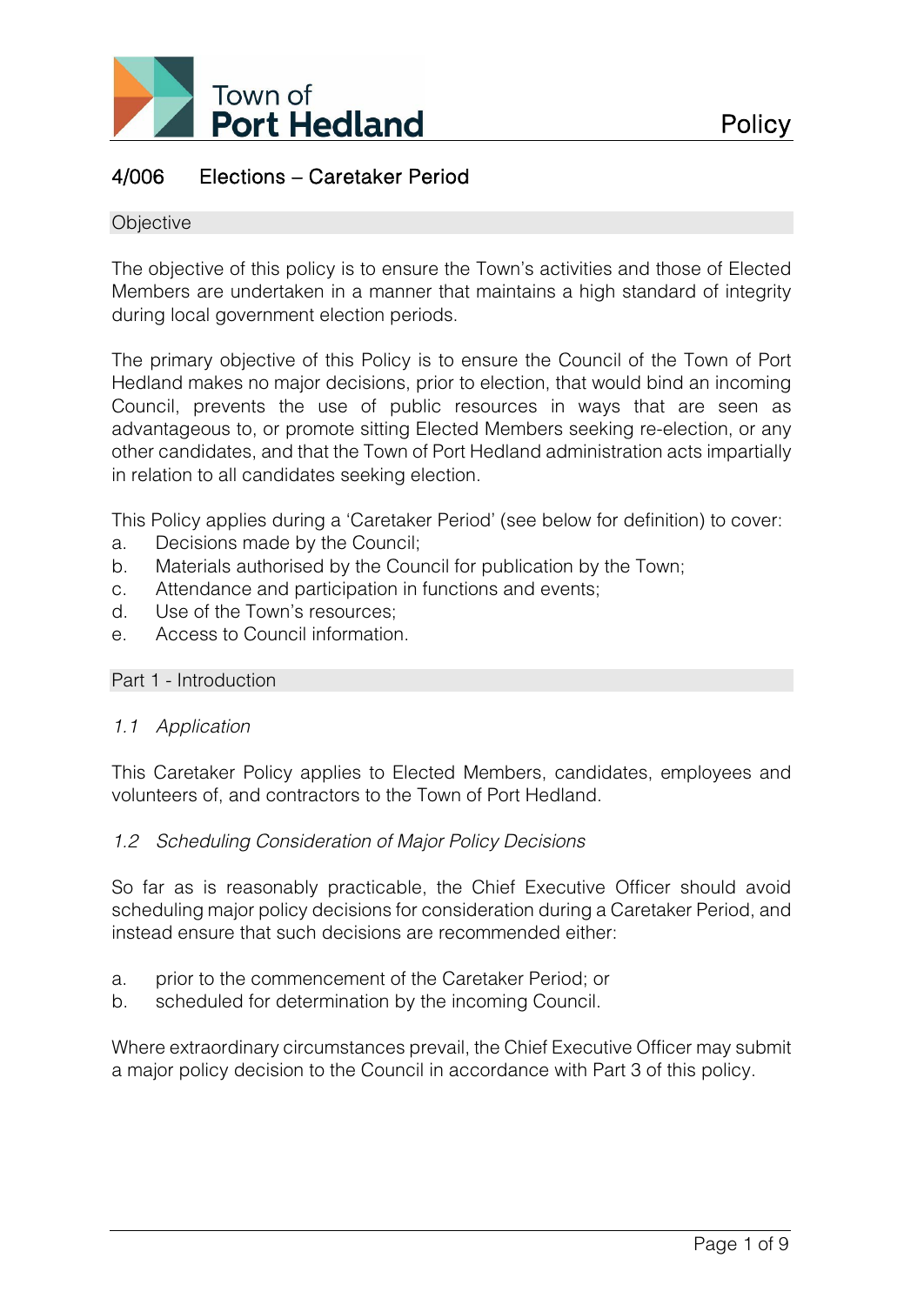

# *1.3 Decision Made Prior to a Caretaker Period*

This Policy only applies to actual decisions made during a Caretaker Period, not the announcement of decisions made prior to the Caretaker Period. Whilst the announcement of earlier decisions may be made during a Caretaker Period, as far as practicable any such announcements should be made before the Caretaker Period begins.

All documentation prepared for Council meetings must be authorised by the Chief Executive Officer to ensure no agenda item is included that is likely in the opinion of the Chief Executive Officer to influence voters' intentions at the forthcoming election or which would likely be used by a candidate for Mayor and/or Councillor for the purpose of canvassing votes.

Elected Members commit to refraining from moving motions or raising matters at a meeting that could potentially be considered an electoral matter.

#### Part 2 – Implementation of Caretaker Practices

## *2.1 Role of the Chief Executive Officer in Implementing Caretaker Practices*

The role of the Chief Executive Officer is to implement the caretaker practices outlined in this policy and ensure as far as possible, that all Elected Members and Town employees are aware of the Caretaker Policy and practices 30 days prior to the start of the Caretaker Period.

#### Part 3 – Extraordinary Circumstances Requiring Exemption

#### *3.1 Extraordinary Circumstances*

The Chief Executive Officer may, where extraordinary circumstances prevail, permit a matter defined as a 'major policy decision' to be submitted to the Council. The Chief Executive Officer is to have regard to a number of circumstances, including but not limited to:

- a. Whether the decision is significant;
- b. The urgency of the issue (that is can it wait until after the election);
- c. The possibility of legal and/or financial implications of a deferred decision;
- d. Whether the decision is likely to be controversial;
- e. The best interests of the Town of Port Hedland; and
- f. The Public Interest.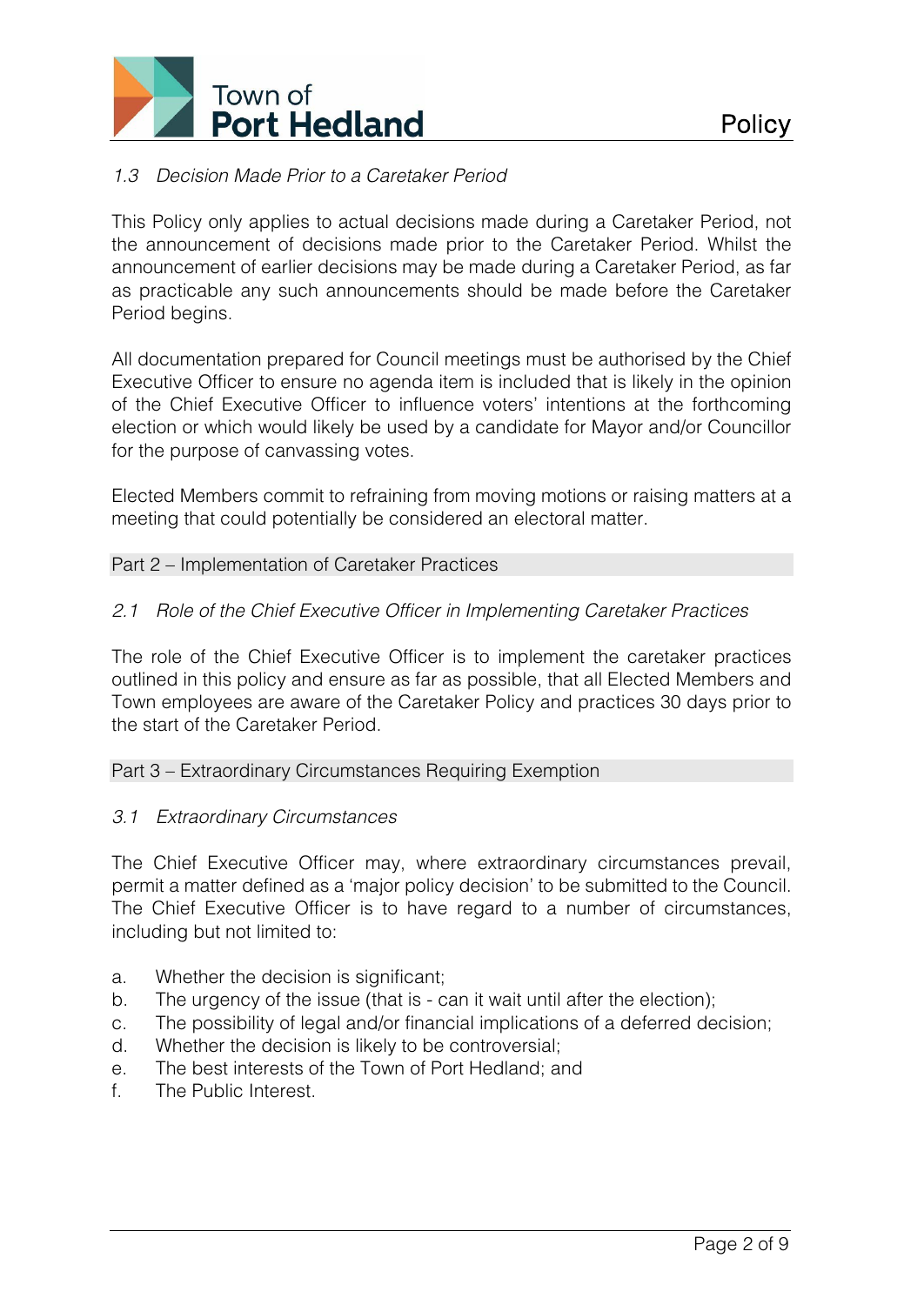

# *3.2 Appointment or Removal of the Chief Executive Officer*

A Chief Executive Officer may not be appointed or dismissed during a Caretaker Period unless in the case of an emergency, the Council may appoint an Acting Chief Executive Officer, or suspend the current Chief Executive Officer (in accordance with the terms of their contract), pending the election, after which date a permanent decision can be made.

#### Part 4 - Caretaker Statement

To ensure the Council complies with the commitment to appropriate decision making during the Caretaker Period, a Caretaker Statement will be included in every report submitted to the Council for a decision recommended to be taken throughout the duration of the Caretake Period. The Caretaker Statement will specify one of the following:

- a. "The recommended decision is not a 'Major Policy Decision' within the context of Council Policy 4/006 'Elections - Caretaker Policy'."
- b. "The recommended decision is a 'Major Policy Decision' within the context of Council Policy 4/006 'Elections – Caretaker Policy', however an exemption is recommended because of the following extraordinary circumstance(s), which must be followed by the details of the applicable extraordinary circumstance(s)".

#### Part 5 – Town Of Port Hedland Publications

# *5.1 Prohibition on Publishing Local Government Electoral Material*

The Town shall not print, publish or distribute, or cause, permit or authorise others to print, publish or distribute on behalf of the Town by any means any publication, including but not limited to advertisement, handbill, pamphlet, notice, digital communication or voice message that contains 'electoral material' during the Caretaker Period.

# *5.2 Electoral Material Relevant to Prohibition*

Without limiting the generality of the definition of 'electoral material', material will be considered to be intended or likely to affect voting in the election if it contains an express or implicit reference to, or comment on: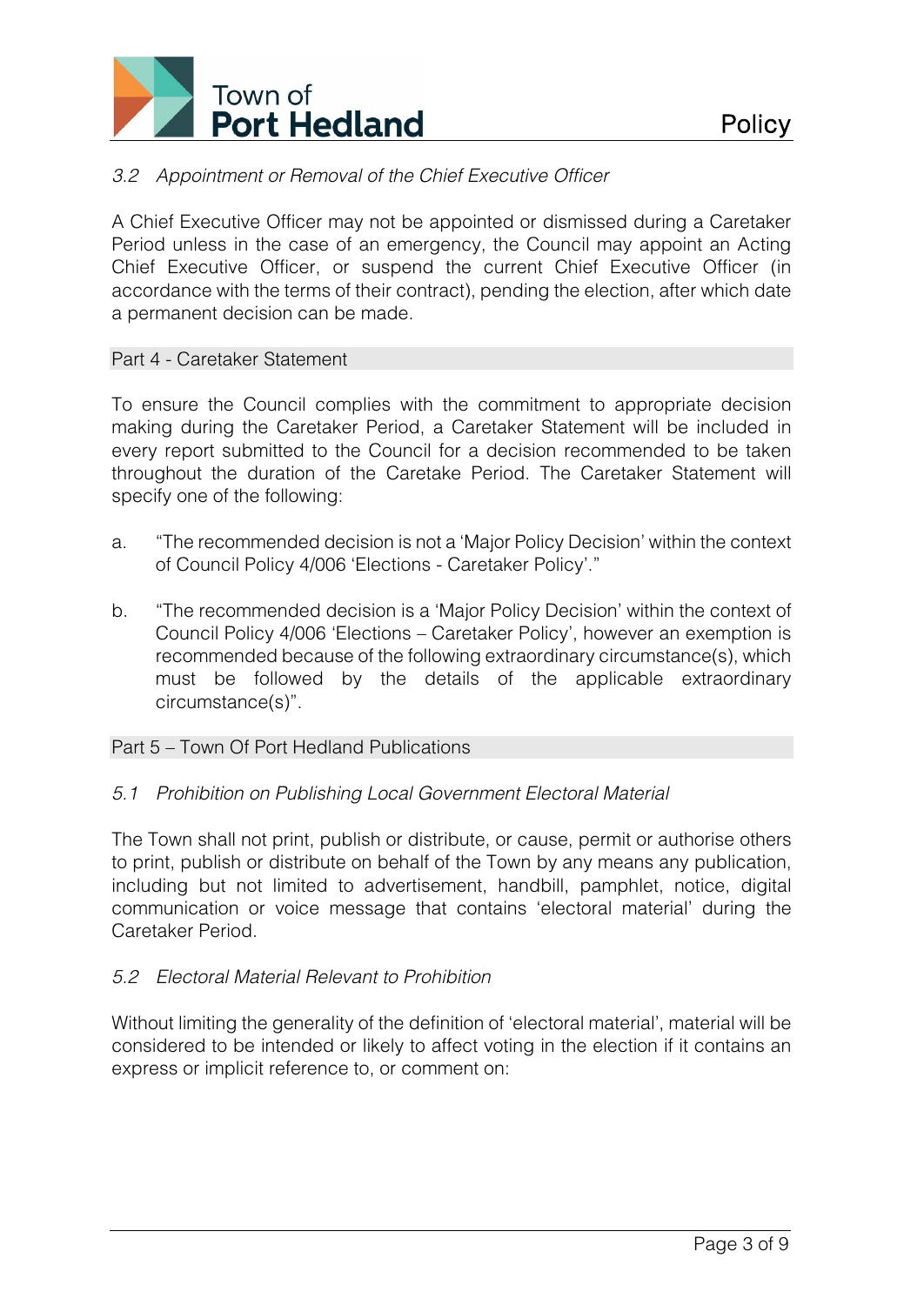

- a. The election; or
- b. A candidate in the election; or
- c. An issue submitted to, or otherwise before, the voters in connection with the election.

# *5.3 Candidate and/or Elected Member Publications*

Candidates and/or Elected Members are permitted to publish campaign material on their own behalf but cannot claim for that material to be originating from or authorised by the Town. For example, use of the Town of Port Hedland crest or logo is prohibited from use of any of the Town's photographs or images.

## *5.4 Election Announcements*

This policy does not prevent publications by the Town which merely announce the holding of the election or relate only to the conduct of the election.

## *5.5 Town of Port Hedland Publications*

Any reference to Elected Members or any other candidates for the relevant election in the Town's publications printed, published or distributed during the Caretaker Period must not include promotional text. All Town publications that are subject to this policy must be approved by the Chief Executive Officer to ensure that any circulated, displayed or otherwise publicly available material during the Caretaker Period does not contain material that may be construed as 'electoral material'.

# *5.6 Town of Port Hedland Website*

During the Caretaker Period the Town's website will not contain any material which is precluded by this policy. All references to the election must relate only to the conduct of the election. Information relating to those Elected Members standing as candidates in the relevant election will be restricted to names, contact details, titles, membership of Council committees and other bodies to which they have been appointed to by the Council. Information about candidates, including Elected Members seeking re-election, on the Town's website will be restricted to their candidate profiles only.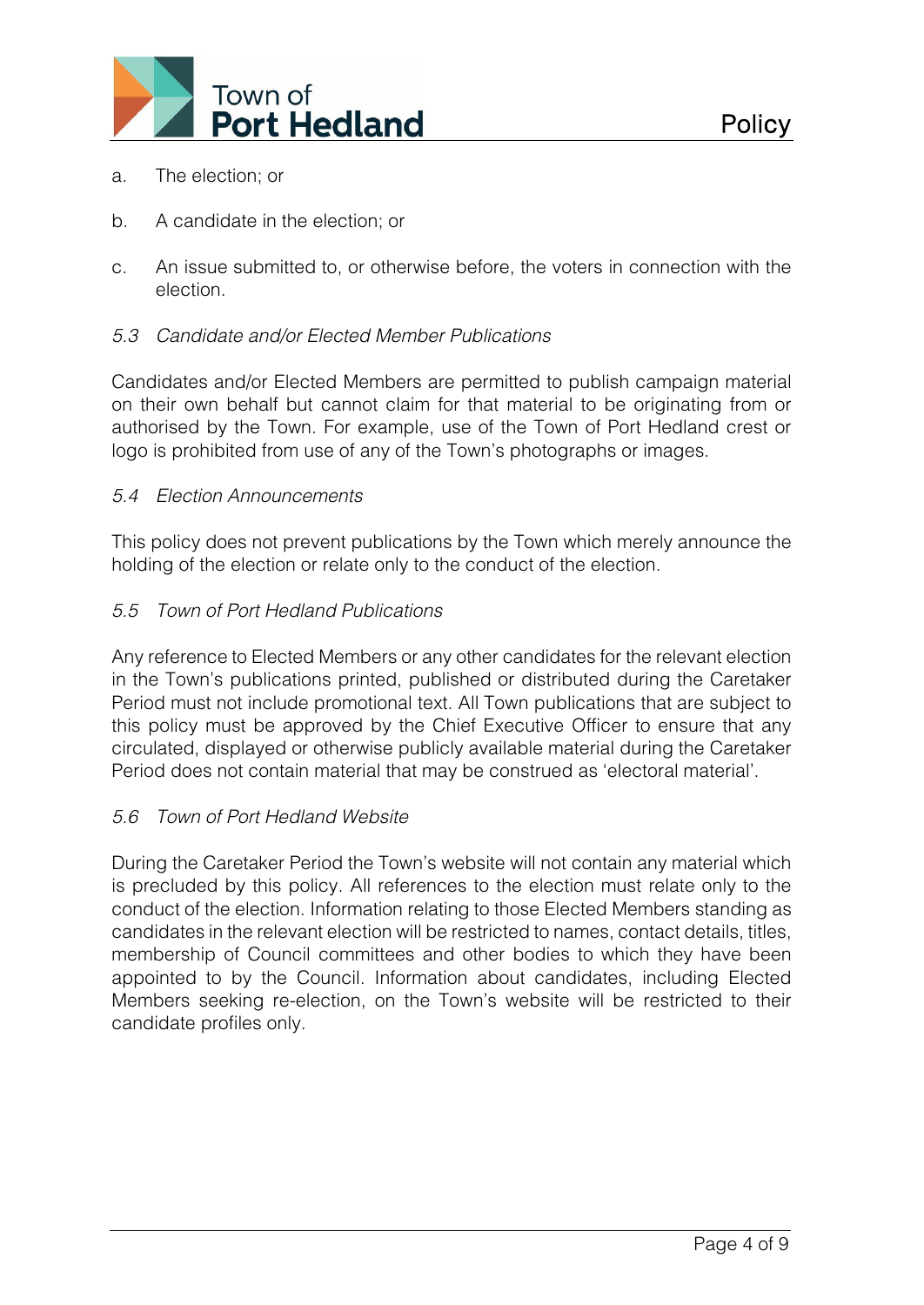

#### Part 6 - Public Consultation during the Caretaker Period

## *6.1 Prohibition*

It is prohibited under this policy for public consultation to be undertaken during the Caretaker Period (either new consultation or existing) on an issue which is contentious, unless the consultation is a mandatory statutory process or such extraordinary circumstances exist, and for which prior approval is provided by the Chief Executive Officer.

#### Part 7 - Attendance and Participation at Events / Functions / Meetings

## *7.1 Public Events Hosted by External Bodies*

Elected Members may continue to attend events and functions hosted by external bodies during the Caretaker Period.

## *7.2 Town of Port Hedland Organised Civic Events/Functions*

Civic events and functions organised by the Town and held during the Caretaker Period will be limited to only those essential to the operation of the Town or for which there is an over-riding public interest to convene. Such events and functions must not in any way be associated with any issues considered topical and relevant to the election. All declared candidates are to be invited to civic events and functions organised by the Town during the Caretaker Period, however, only sitting Elected Members will be formally acknowledged at such events and functions.

#### *7.3 Addresses by Elected Members*

Elected Members who are also candidates in the relevant election, will not be authorised and should not otherwise make speeches at or address events and/or functions organised or sponsored by the Town during the Caretaker Period.

#### *7.4 Delegates to Community and Advisory Groups*

Elected Members appointed to community groups, advisory groups and other external organisations as representatives of the Council shall not use their attendance at meetings of such groups to either recruit volunteers or otherwise seek assistance with election campaigning or to promote their personal or other candidates' election campaigns.

#### *7.5 Questions and Statements at Council or Committee Meetings*

All candidates, including Elected Members seeking re-election at the relevant election, must declare they are a candidate for the upcoming election prior to asking questions or making a statement at Council or Committee Meetings.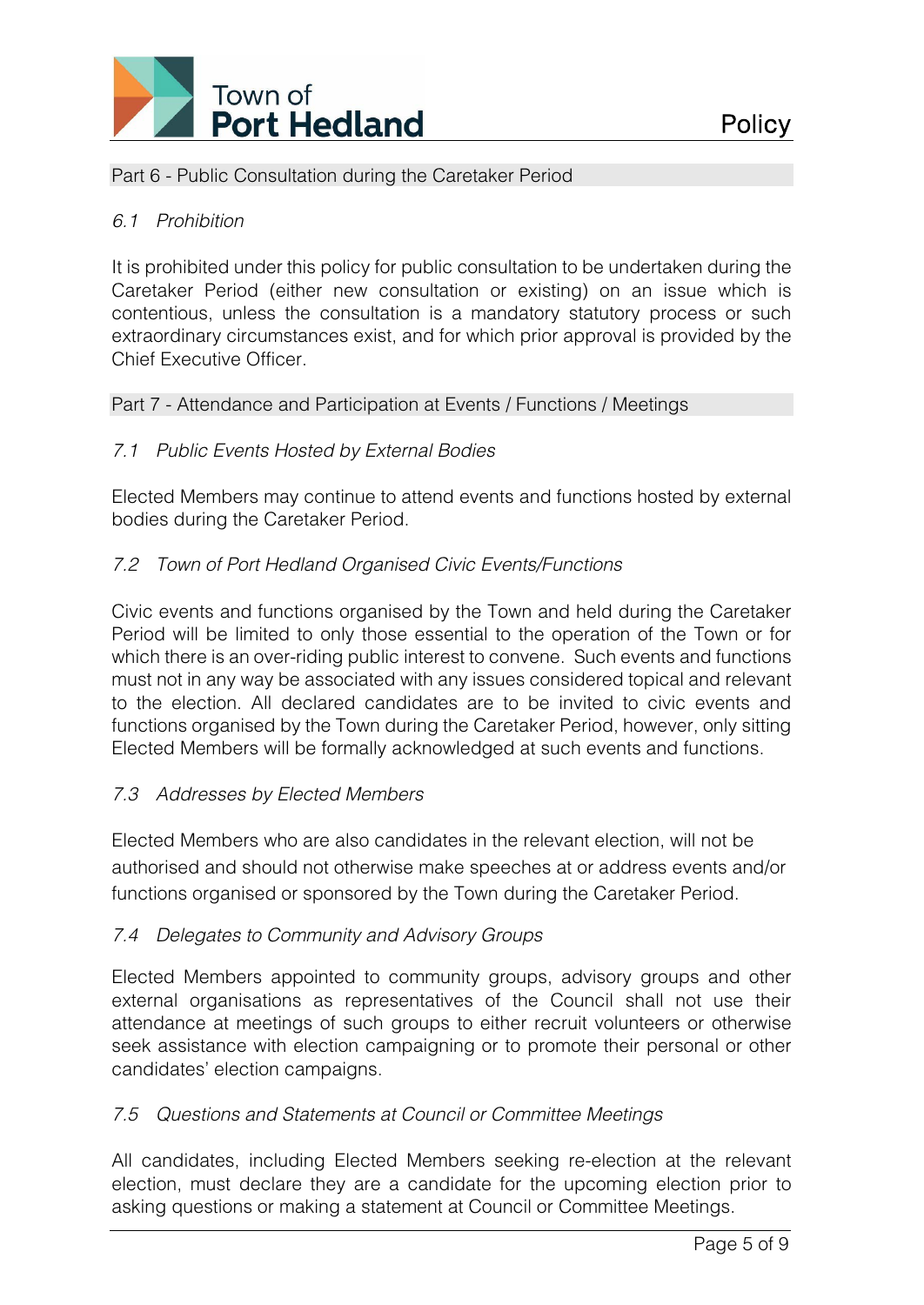

# Part 8 - The Use of Town Of Port Hedland Resources

The *Town of Port Hedland Code of Conduct* provides that the Town's resources are only to be utilised for authorised activities. It should be noted that the prohibition on the use of the Town's resources for electoral purposes is not restricted to the Caretaker Period.

The Town's staff must not be asked to undertake any tasks connected directly or indirectly with an election campaign and should avoid assisting Elected Members in ways that may create a perception that they are being used for election purposes. In any circumstances where the use of Town resources may be construed as being related to a candidate's election campaign, advice is to be sought from the Chief Executive Officer.

Photographs, videos or images taken by, or provided by the Town are not to be used by candidates for the purposes for electioneering or in support of their election campaign. This applies equally to images on the Town's website that may be able to be copied and subject to copyright.

General correspondence addressed to Elected Members will be answered as usual. However, Elected Members will only sign necessary minimum correspondence during the Caretaker Period. Correspondence in respect to significant, sensitive or matters likely to be contentious that would otherwise be signed off by an Elected Member on behalf of the Town it to be forwarded to the Chief Executive Officer for consideration and signing.

# Part 9 - Access to Council Information and Assistance

# *9.1 Elected Members Access to Information*

During a Caretaker Period, Elected Members are able to access Council information relevant to the performance of their functions as an Elected Member in the usual course. However, the provision of such access to information is to be exercised with caution and limited to matters the Council is considering formally and subject to the approval of the Chief Executive Officer. Such information so accessed must not be used for election purposes. Nothing in this Policy limit the entitlement of access to information available to Elected Members, candidates, any other person or organisation under the *Freedom of Information Act 1992*.

# *9.2 Electoral Information and Assistance*

All candidates will have equal access to public information and information relevant to the conduct of the election from the Town administration.

All advice provided to candidates as part of the conduct of the local government election will be provided equally to all candidates. The extent of assistance the Town will make available will be authorised by the Chief Executive Officer (or the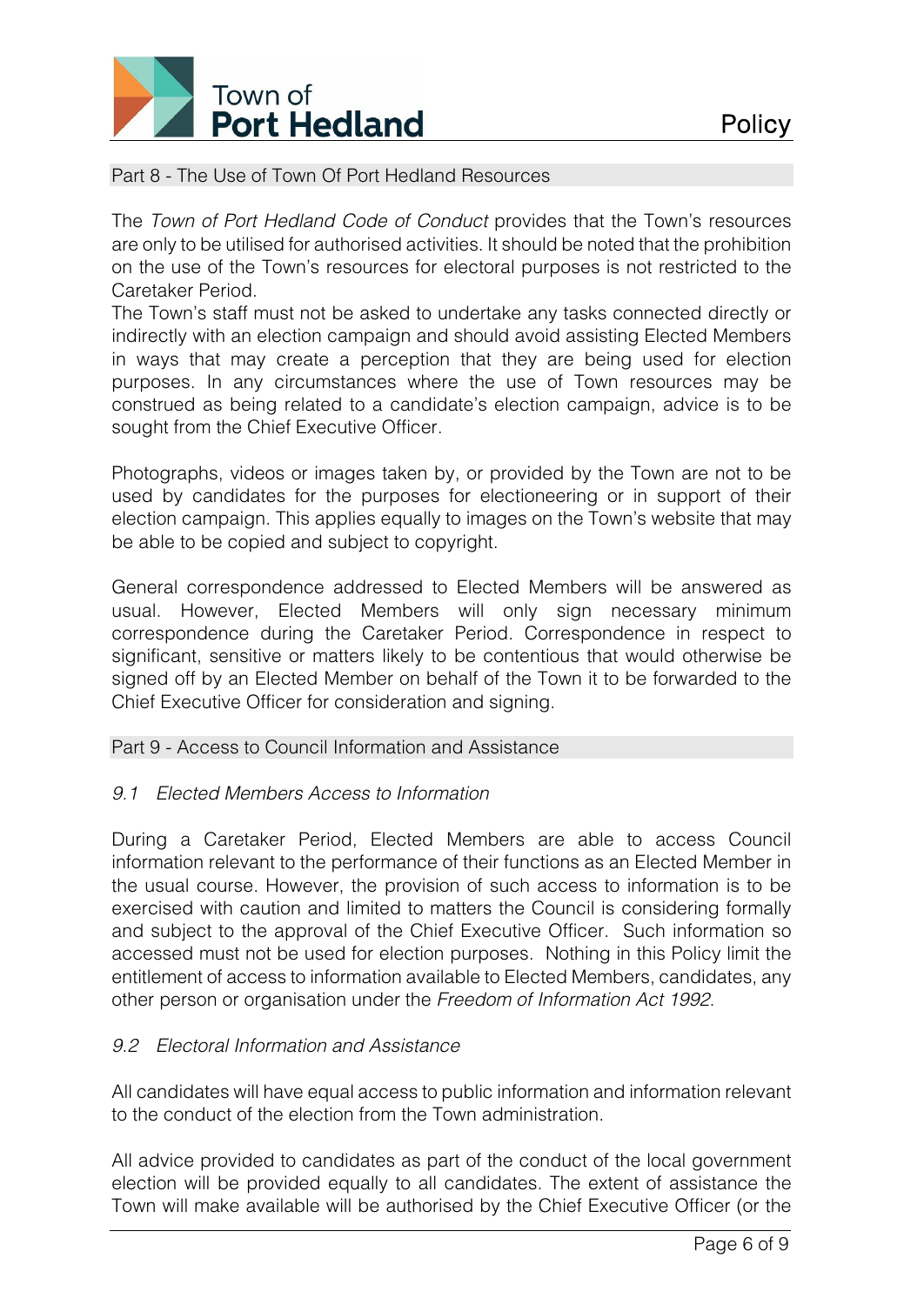

Returning Officer), documented and communicated to candidates in advance of the commencement of the Caretaker Period.

Candidates may obtain advice or assistance from the Western Australian Electoral Commission (WAEC) as it is responsible for the overall conduct of the Town of Port Hedland council elections.

# *9.3 Information Request Register*

An Information Request Register will be maintained by the Chief Executive Officer during the Caretaker Period. This Register will be published on the Town's website, and record requests for information made by Elected Members and candidates, and the response provided to those requests, during the Caretaker Period. Town officers will be required to provide details of requests to the Chief Executive Officer for inclusion in the Register.

## *9.4 Media Advice*

Any requests for media advice or assistance from Elected Members during the Caretaker Period will be referred to the Chief Executive Officer. No media advice will be provided in relation to election issues nor in regard to publicity that involves specific Elected Members. If satisfied that advice sought by an Elected Member during the Caretaker Period does not relate to the election or publicity involving any specific Elected Member(s), the Chief Executive Officer may authorise the provision of a response to such a request.

# *9.5 Publicity Campaigns*

During the Caretaker Period, publicity campaigns are to be limited to those related to the conduct of the election, for the purpose of promoting the day-to-day activities of the Town and for emergency and urgent community need, subject to the approval of the Chief Executive Officer.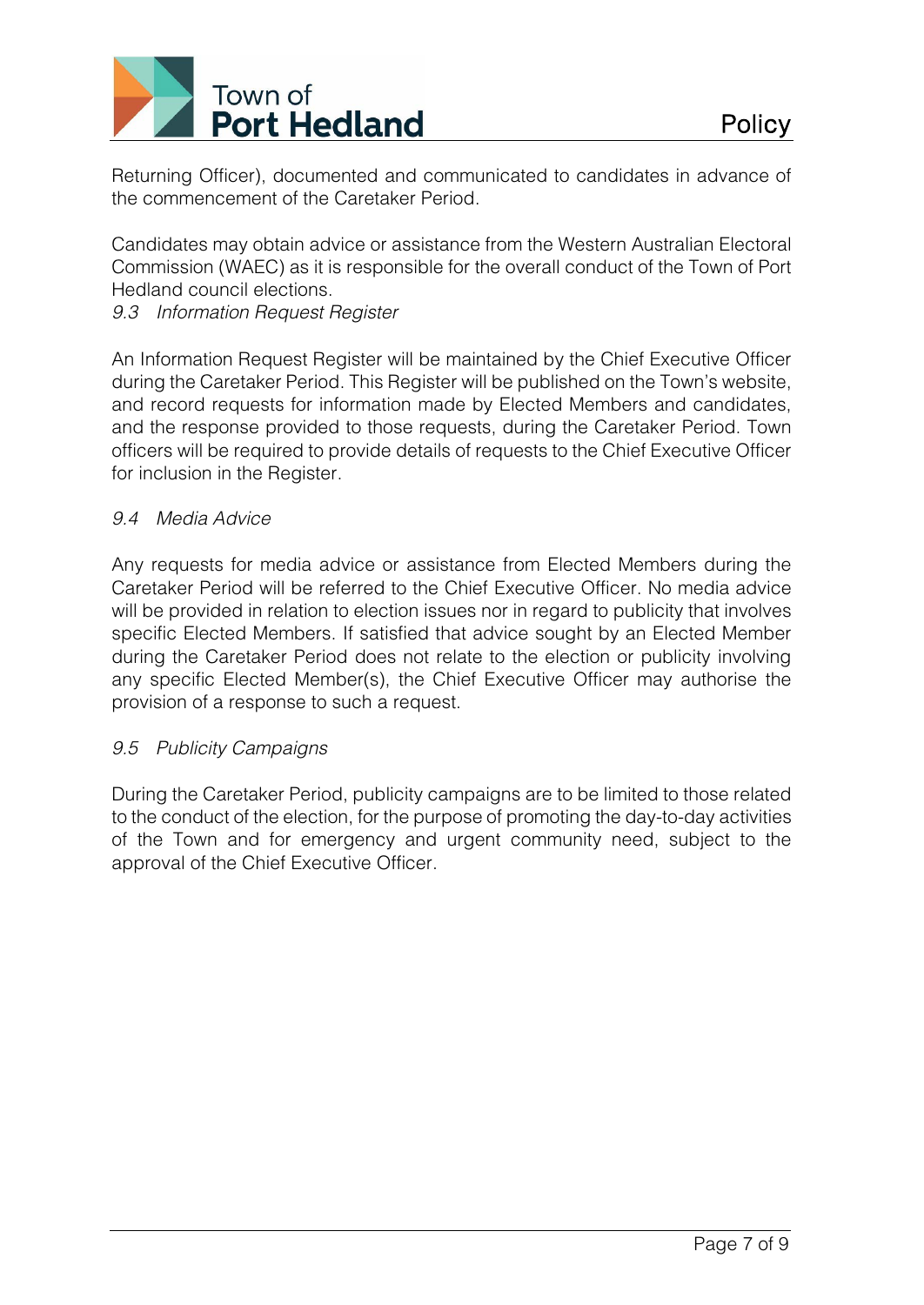

#### **Definitions**

'Candidate' means an enrolled elector standing for election for the office of Mayor and/or Councillor of the Council of the Town of Port Hedland.

'Caretaker Period' means the period of time when the caretaker practices are in place prior to the election. The caretaker practices will apply from the close of nominations, being 37 days prior to the Election Day in accordance with Section 4.49(a) of the *Local Government Act 1995*, until 6pm on Election Day.

'Elected Member' means a serving Mayor, Deputy Mayor or Councillor elected at the preceding election or special election.

'Election Day' means the day fixed under the *Local Government Act 1995* for the holding of any poll needed for an election.

'Electoral Material' means but is not limited to any digital communications, advertisement, handbill, pamphlet, notice, letter or article that is intended or calculated to affect the result in an election but does not include:

- (a) An advertisement in a newspaper announcing the holding of a meeting in accordance with Section 4.87(3) of the *Local Government Act 1995.*
- (c) Any materials produced by the Town relating to the conduct of the election by way of information, education or publicity, or materials produced by or on behalf of the Returning Officer for the purposes of conducting an election.

'Events and Functions' means a concert, conference, function, sporting event, or an occasion of a kind prescribed in the regulation (s5.90A(1) of the *Local Government Act 1995*); or an official ceremony or a formal social event, such as a party or a special meal, at which a large number of people are usually present.

'Local Government Election' means all ordinary and extraordinary Mayoral and Councillor elections.

# 'Major Policy Decision' means any:

- (a) Decisions relating to the employment, termination or remuneration of the Chief Executive Officer or any other designated senior officer, other than a decision to appoint an Acting or Deputy Chief Executive Officer, or suspend the current Chief Executive Officer (in accordance with the terms of their contract), pending the election.
- (b) Decisions relating to the Town entering into a sponsorship arrangement with a total Town contribution value exceeding \$10,000 (excluding GST).
- (c) Irrevocable decisions that commit the Town to substantial expenditure or significant actions, such as that which might be brought about through a Notice of Motion by an Elected Member.